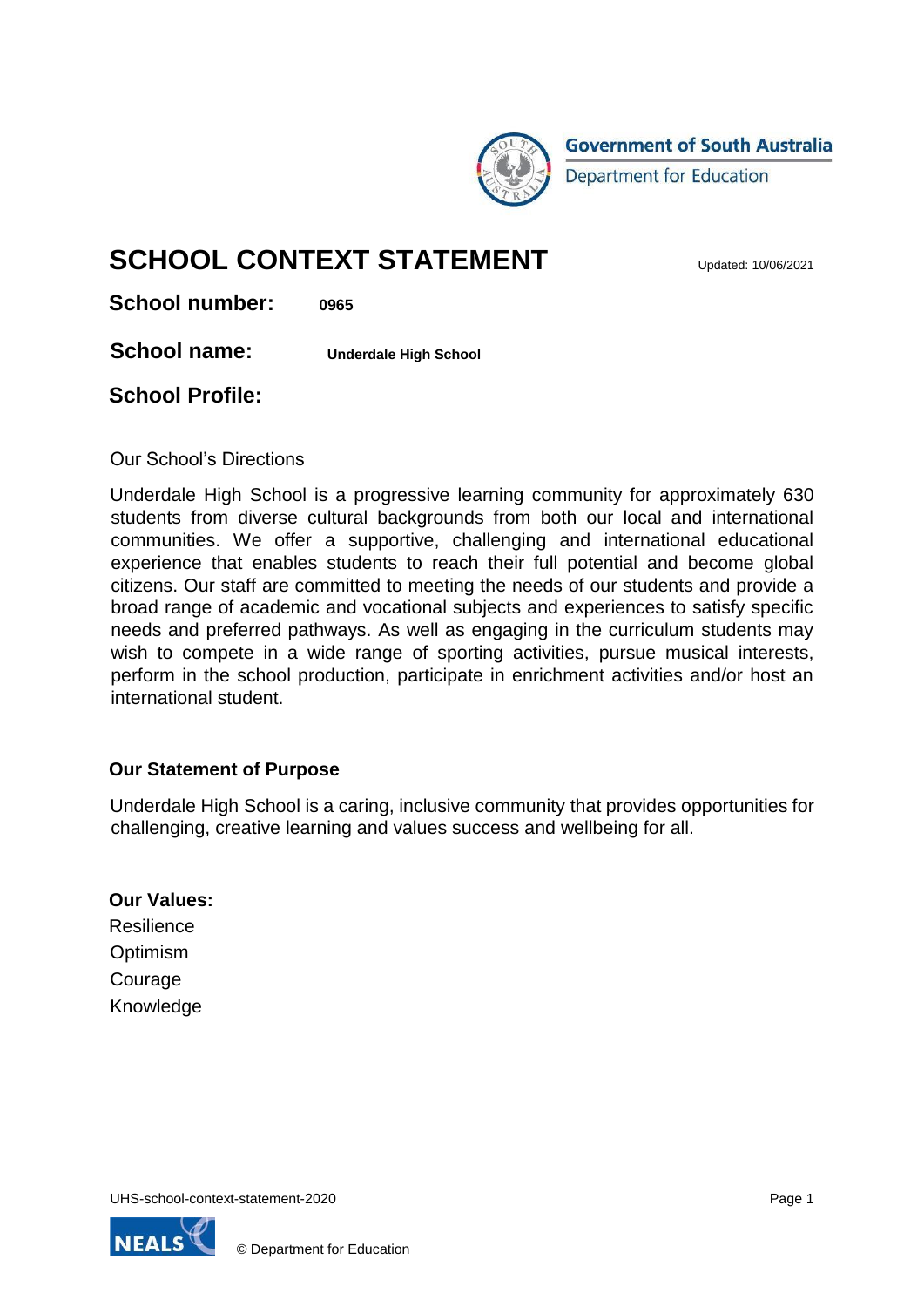# **1. General information**

| School Principal name:   | David Harriss                      |
|--------------------------|------------------------------------|
| Deputy Principal's name: | Lee Knight                         |
| Year of opening:         | 1965                               |
| Postal Address:          | 19 Garden Terrace, Underdale, 5032 |
| Location Address:        | 19 Garden Terrace, Underdale, 5032 |
| <b>DECD Region:</b>      | South West                         |
| Distance from GPO (km):  | 6kms                               |
| Telephone number:        | 08 8301 8000                       |
| Fax Number:              | 08 8234 2479                       |
| School website address:  | www.underdale.sa.edu.au            |
| School e-mail address:   | dl.0965 info@schools.sa.edu.au     |
|                          |                                    |

February FTE student enrolment:

|                             | 2017             | 2018            | 2019              | 2020            | 2021            |
|-----------------------------|------------------|-----------------|-------------------|-----------------|-----------------|
| Year 8                      | 106              | 122             | 98                | 116             | 129             |
| Year 9                      | 70               | 120             | 110               | 107             | 119             |
| Year 10                     | $\frac{1}{114}$  | 82              | $\overline{120}$  | 131             | 100             |
| Year 11                     | 122              | 109             | 77                | 124             | 112             |
| Year 12                     | $\overline{122}$ | 76              | 100               | 63              | 95              |
| Year 12 plus                |                  | $\overline{2}$  |                   |                 | $\mathbf{1}$    |
| <b>Total</b>                | 534              | 511             | 505               | 541             | 556             |
|                             |                  |                 |                   |                 |                 |
| Male FTE (July)             | 304              | 301             | 285               | 305             | 344.6           |
| Female FTE ( July)          | 230              | 210             | 222               | 235             | 238             |
| <b>School Card</b>          | 70               | 140             | $\frac{145}{145}$ | 167             | 167             |
| <b>NESB Enrolment</b>       | 232              | 250             | 223               | 309             | 334             |
| <b>Aboriginal Enrolment</b> | 19               | $\overline{22}$ | $\overline{19}$   | $\overline{16}$ | $\overline{13}$ |

UHS-school-context-statement-2020 **Page 2**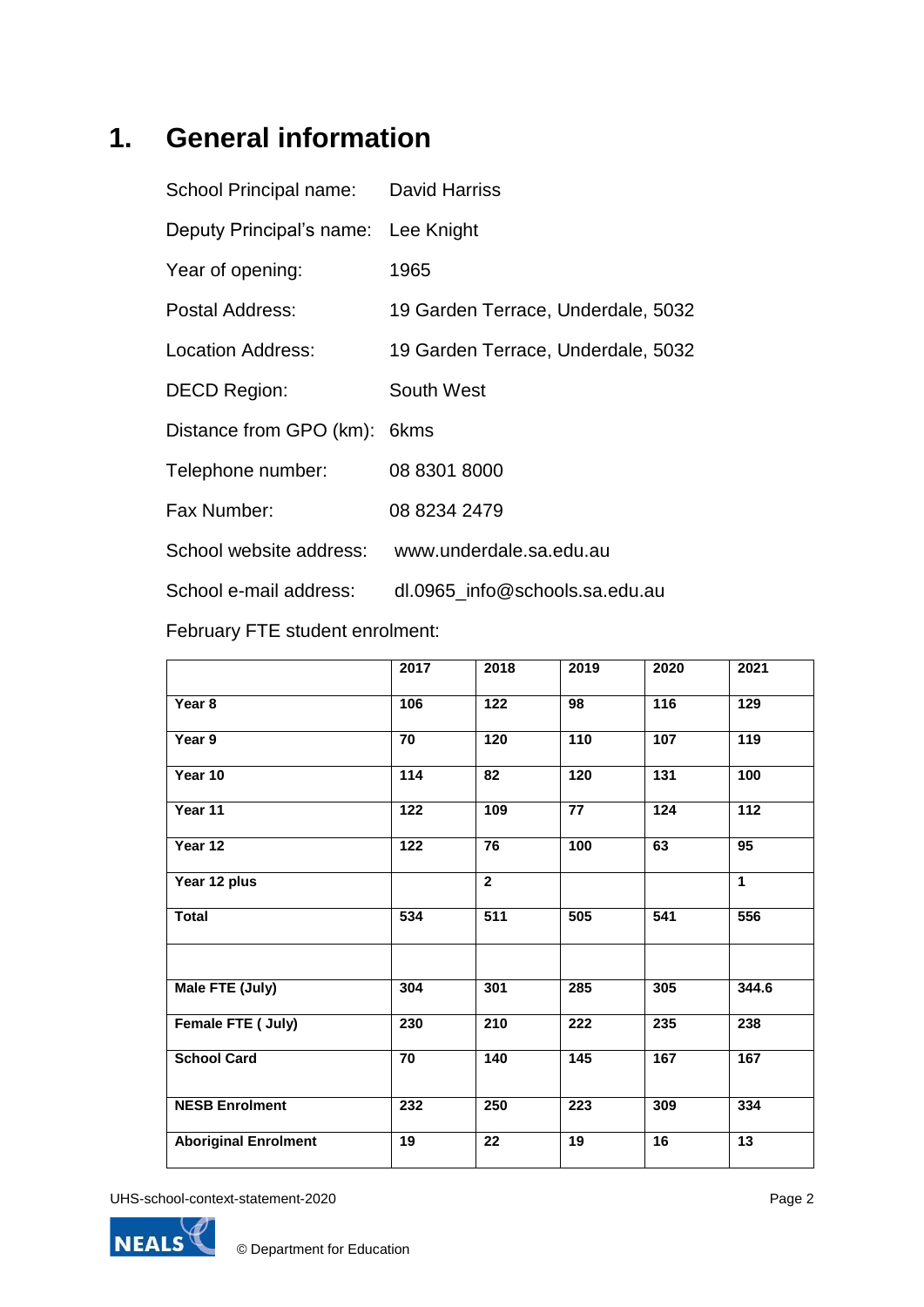- Student enrolment trends: In 2021 year 8 enrolment were well over 100, our overall enrolments increased, and this trend should continue in future years (including the arrival of Year 7's).
- Staffing numbers (as at February census): Teaching staff: 48 including 4 executive leaders and 14 coordinators Non-teaching staff: 16.6 Full time equivalent BSSO: 11 hours ACEW: 12 hours
- Public transport access:

The school is well served by the Circle Line bus route and several bus routes pass by the front of the school or along Holbrooks Road, making the school readily accessible by public transport. Bus routes to our school include: the H22, the 287, 288 and the Circle Line 100.

• Special site arrangements: Underdale High School has a Specialist Sport Program in Football, with enrolments for this program outside the normal process. Underdale also offers a Specialist Automotive program that can be accessed through the Regional VET program.

The school has an International Student Program and works in partnership with the Adelaide Secondary School of English.

### **2. Students (and their welfare)**

General characteristics

Underdale High School caters for a very diverse and multicultural community and a wide range of cultural, religious and socio economic backgrounds is evident in our school population. Approximately 29% of the students were born overseas from some 53 different countries and 6% are of refugee status.

There are 18% students with disabilities and 43% of the students are eligible for EALD support.

The school has a history of academic success and we remain committed to this tradition. Many students have a high sporting profile, especially those involved with the Football program.

Student education programs



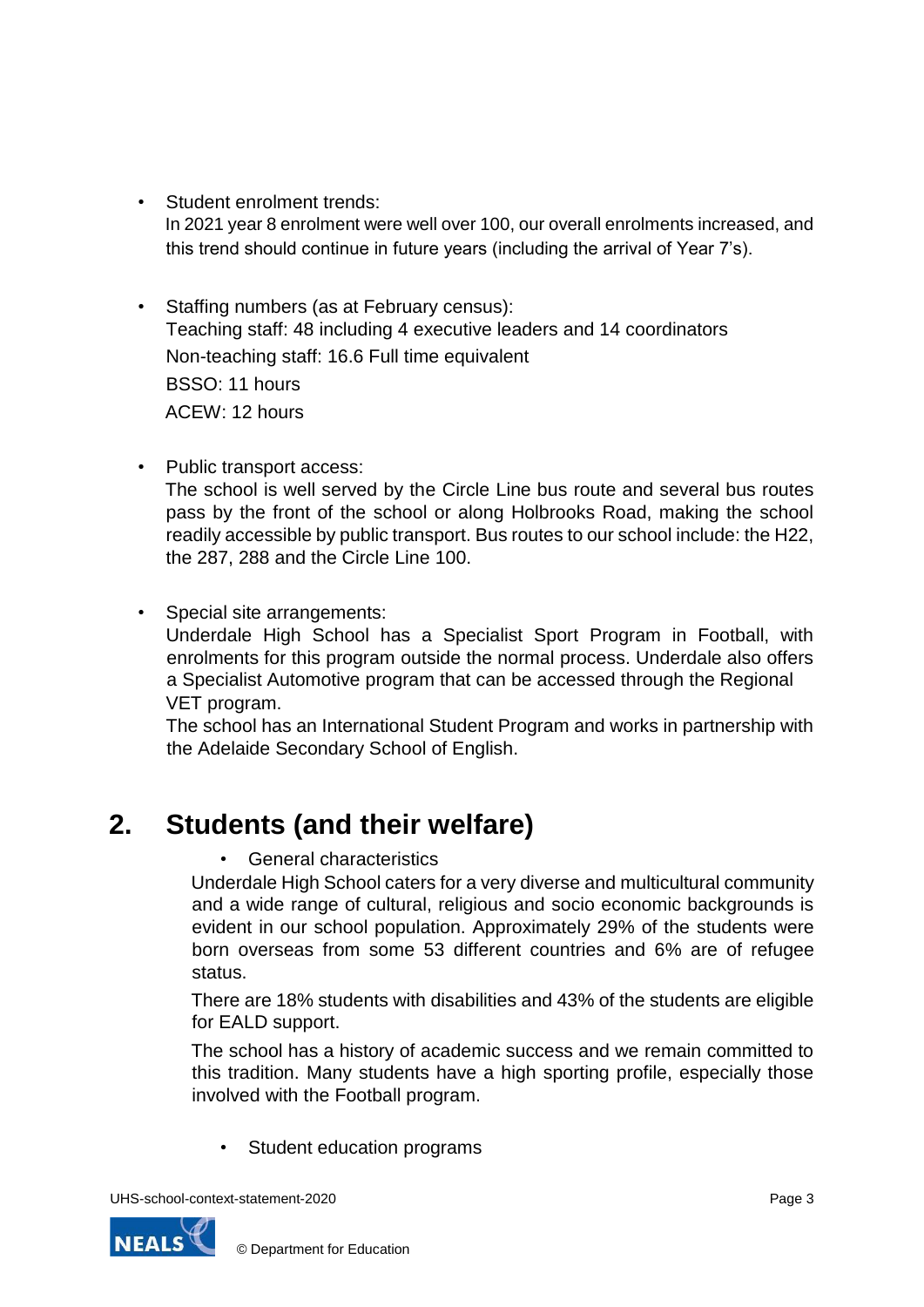Underdale High School is organised around a Home Group and year level Sub School system with a Coordinator responsible for Sub Schools. There is one lesson per week which accommodates a wide range of well-being activities that promote our school values of Resilience, Optimism, Courage and Knowledge as well as assemblies, guest speakers and programs like cyber bullying and activities from Mind Matters and the Child Protection **Curriculum** 

Home group is held on a daily basis for administrative purposes in particular attendance and sharing of information.

• Student support offered

The school has a Student Services team which provides consistency and continuity with regard to student wellbeing and pastoral care. The team comprises of:

- Deputy Principal Curriculum, PD and School Organisation
- Senior Leader Innovative Pedagogy. Literacy and Numeracy
- Senior Leader- Student Wellness and Engagement
- 5 Coordinators with year level management focus
- 1 Coordinator- Student Pathways, VET/PLP
- 1 Coordinator- SACE/Daily Organisation/ timetable
- 1 Coordinator- Wellbeing leader
- 1 Coordinator- Differentiation
- Student management

Underdale High School's behaviour management policy is based on the school's values and promotes restorative justice principles with the emphasis on maintaining positive relationships between all members or the school community and is aligned to department policies and processes.

Student behaviour is effectively managed by the Student Services Team and they meet weekly to analyse data, monitor student referrals, identify students at risk and implement proactive programs or strategies for identified students.

The school's expectations which are displayed in classrooms are well understood by students and teachers. Exits from the classroom and other behaviour incidents are documented and followed up by Year Level Coordinators. Members of the Executive team work in collaboration with the year level manager and are responsible for behaviour contracts, suspensions and liaising with the interagency and behaviour support teams.

A Supported Learning Centre, detention and yard duty system operates to assist teachers with the management of student behaviour and learning. The school maintains a uniform policy with the support of the school community.

• Student government

UHS-school-context-statement-2020 **Page 4** Page 4

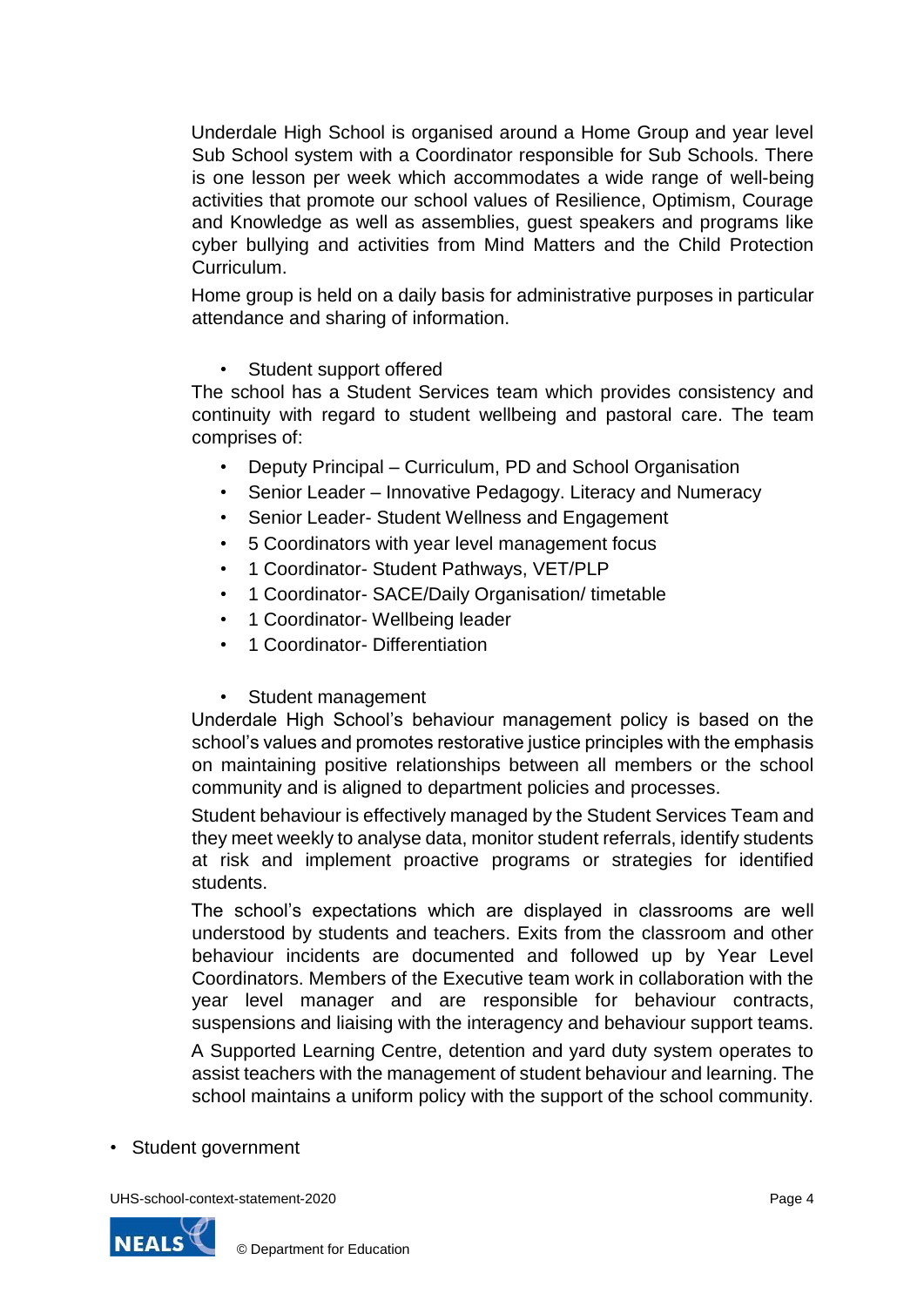The Student Voice is representative of students from each year level and promotes authentic student voice in all aspects of school life. This group is represented on a number of school committees including Governing Council, Facilities and Uniform Committee. The year 12 captains, as leaders of the school, meet regularly with the principal to raise issues and discuss student matters.

• Special programmes

The school offers a range of programs and initiatives for a diverse range of students including: Personalised Education, Football, Netball, Automotive, International, FLO, Western Futures VET programs as well as a comprehensive transition program to support students as they move from primary school to high school.

### **3. Key School Policies**

Site Improvement Plan and other key statements or policies:

School plans and Directions are derived from five major sources

- Continuing plans and directions established in previous years
- Staff consultation through staff meetings
- Student consultation through Student Council and surveys
- Parent consultation via surveys, discussion with Governing Council, feedback from parents through newsletter
- Initiatives and directions from department

The three key priorities of our Site Learning Plan in 2021 are:

- Increase student progress and achievement in reading.
- Increase student progress and achievement in mathematics.
- Increase student progress and achievement in grades (particularly SACE).

In 2021 there continues to be a focus on the analysis of data from ACER PAT-R and M and NAPLAN as well as Australian Curriculum and SACE results to inform the teaching and learning cycle.

This information is on display on the DayMap for staff to access on a regular basis. To support a whole school focus on literacy, staff have participated in P.D sessions on reading, vocabulary and text complexity and are expected to embed strategies into their literacy teaching. The Personalised Learning Leader will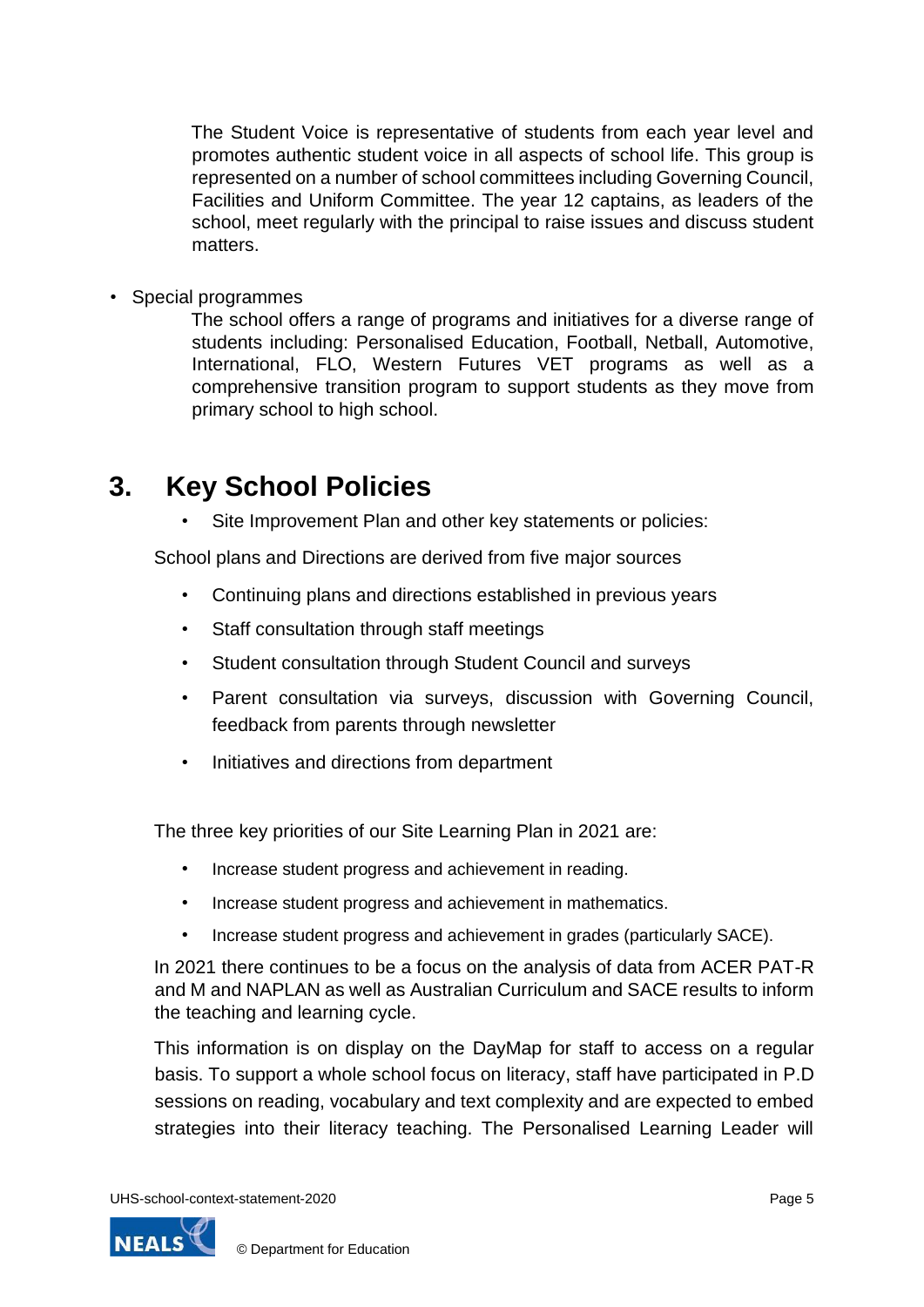continue to work alongside teachers to improve their inclusive pedagogy to differentiate for students with learning needs.

Underdale High School is a Professional Learning Community and learning teams meet weekly to develop common understandings about valued curriculum and learning, which involve common assessment tasks and rubrics as well as analysis of learner achievement data to inform the teaching and learning cycle. In 2021 staff will be focusing the goals identified in the SIP, using data analysis, common assessment tasks, professional sharing to determine areas of improvement and what is being achieved.

Learning Area teams develop Assessment Plans, Unit Plans and quality assessment tasks and rubrics for the required subjects in 2021 as outlined in the Australian Curriculum and SACE.

Daymap is the Learner Management System.

Underdale High School has a year 8 /9 learning environment which promotes the concept of a collaborative community and a culture of belonging and success. Through a balanced, holistic approach we aim to equip our students with the confidence, creativity and resilience that they need to build knowledge, understanding, skills and values. Year 8/9 classes have designated rooms to foster a sense of connectedness and belonging. The year 8/9 subjects are delivered in these rooms and also in subject specialist facilities.

### **4. Curriculum**

□ Subject offerings:

Year 8: English/ EALD, Maths, Science, History, Geography , HPE / Netball or Football, Design Technology, Home Economics, Arts ( Visual, Drama, Music) and LOTE- a choice of Japanese or Modern Greek

Year 9: As above with some electives available in the learning areas of LOTE, HPE, Technology and Arts

Year 10: English/EALD, Maths, Science, History, HPE, Personal Learning Plan plus a range of elective subjects, including Automotive Studies.

Year 11 and 12 – Students have access to a diverse range of subject offerings including both academic and vocational. Senior School students are required to complete the compulsory subjects of English, Maths and Research Project.

• Open Access/Distance Education provision:

Open Access is available under special circumstances through negotiation with parents.

• Special needs:

UHS-school-context-statement-2020 **Page 6** Page 6

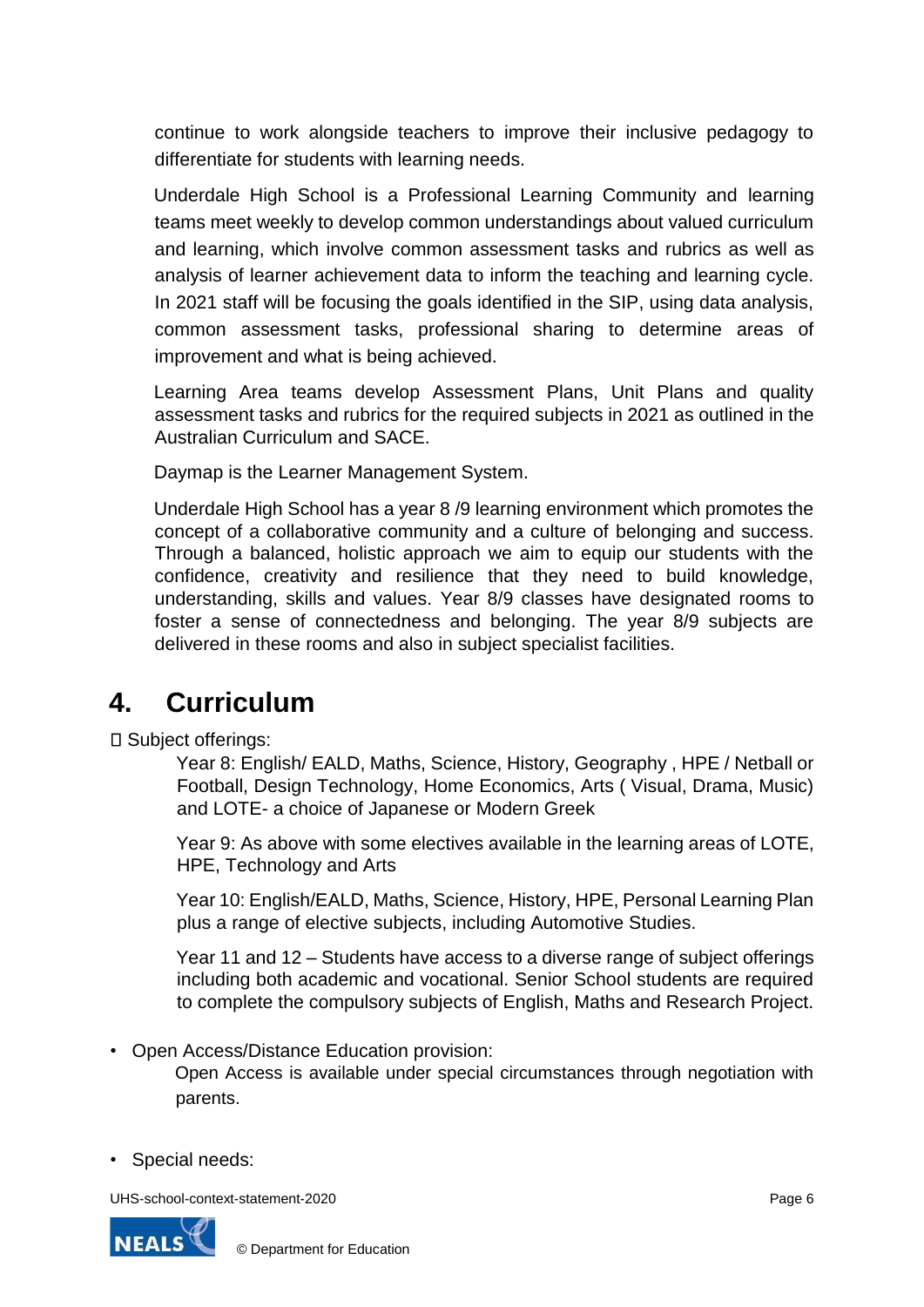The school has a comprehensive support program for students with identified needs and these students are integrated into the mainstream classes and supported with a range of strategies, The Personalised Learning team develops the Negotiated Education Plans and leads the SSO team to provide the required in class support to enable students to access and participate in the learning program.

There is ESL classes and in class support to assist the EALD students. A BSSO also assists with these students, in class and with communication with parents.

There is an Intensive Literacy/Numeracy class offered at year 8-11 to support students in the development of their literacy and numeracy skills.

Gifted students are identified and encouraged to participate in a challenging subject based learning activities as well as extension programs.

• Special curriculum features:

The Football Academy enrols students from all over the state into this special 811 program. The Netball program at present runs in Years 8 to 10.

The VET and Flexible Learning Leader manages the Vocational Education and Training programs that are available to our senior school students

The school has state of the art, industry standard automotive technology faculties and offers VET in Automotive to students across the Western Adelaide through the regional VET program.

FLO offers disengaged students opportunities to be successful in alternative pathways through the schooling system.

• Teaching methodology:

Underdale High School promotes positive relationships using the principles of Restorative Practice which is the basis for effective teaching and learning

The school addresses the goals in the SIP through the learning teams which focus on pedagogy and assessment practices to differentiate the learning experiences and explicitly teach the literacy/ numeracy demands of each subject to enable individuals to reach their potential. The basis for this work is developing curriculum aligned to the AC plus the TfEL and National Teacher Standards documents. The Learning teams meet weekly to share practices, engage in professional learning and dialogue and interrogate student achievement data. A focus for 2021 is the planning for year 7s transition to high school and the development of curriculum as well as teachers developing their pedagogical practice.

UHS-school-context-statement-2020 **Page 7** Page 7

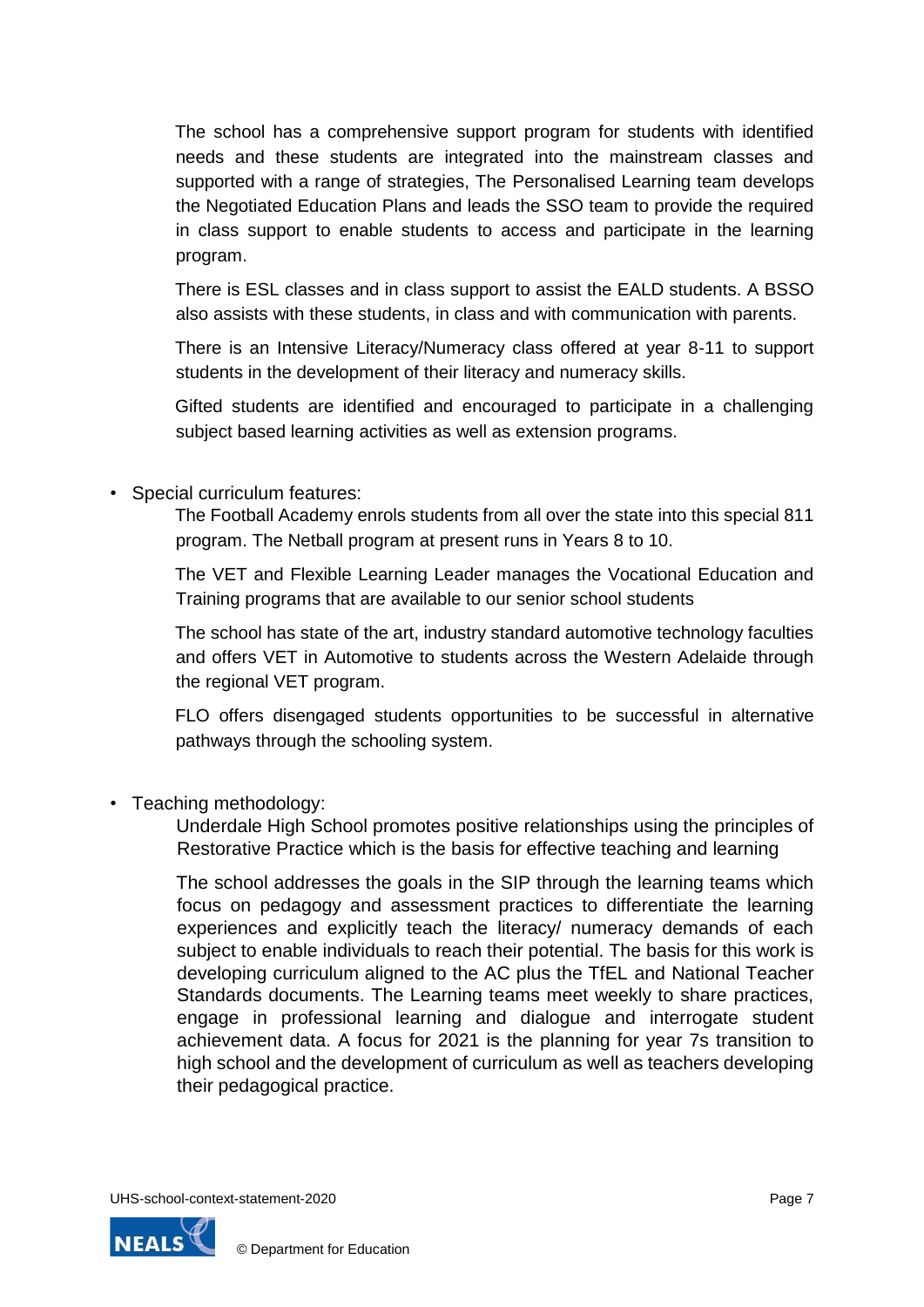The use of ICT as a teaching and learning tool across the curriculum is a focus for Underdale High School. The school is fully networked and staff have their own device.

All students are required to have their own device. Some devices are available for hire from the school.

• Student assessment procedures and reporting Staff report student progress to parents 4 times a year at the end of each term.

An interim report is provided in terms 1 and 3 in conjunction with a Parent/ Teacher/ Student interview in term 2. An end of semester report is issued in terms 2 and 4.

Continuous, ongoing progress in subjects is available to parents through DayMap.

• Joint programmes:

The school works closely with other schools in the Western Region to provide shared curriculum delivery for the VET and industry programs. There has been redevelopment of some of our learning space in 2018, and the school has started a \$20 million re-build and renovation due for completion by the end of 2021.

Our STEM space in an innovative hub which allows students to develop problem-solving, critical and creative thinking skills and the ability to work collaboratively to solve contemporary world problems. Teachers will be supported to utilise these spaces using new approaches to learning design, assessment and moderation. Teams of teachers will be able to design interdisciplinary learning opportunities and working in a project-based studentled environment to develop new and innovative solutions to resolve issues.

We currently link to many of our local Primary Schools through STEM experiences, and this space will allow us to deepen the connections, supporting the continuity of learning across our Partnership. This space will also allow us to develop stronger links with business and industry, including UNI SA and the University of Adelaide.

## **5. Sporting Activities**

- The school has a comprehensive sports program through involvement in zone and knockout competition sport.
- There is an athletic carnival held in term 1 each year at Santos Stadium.
- Students in the Football and Netball academies are involved in range of competitions and carnivals as a part of this program.

UHS-school-context-statement-2020 **Page 8** Page 8

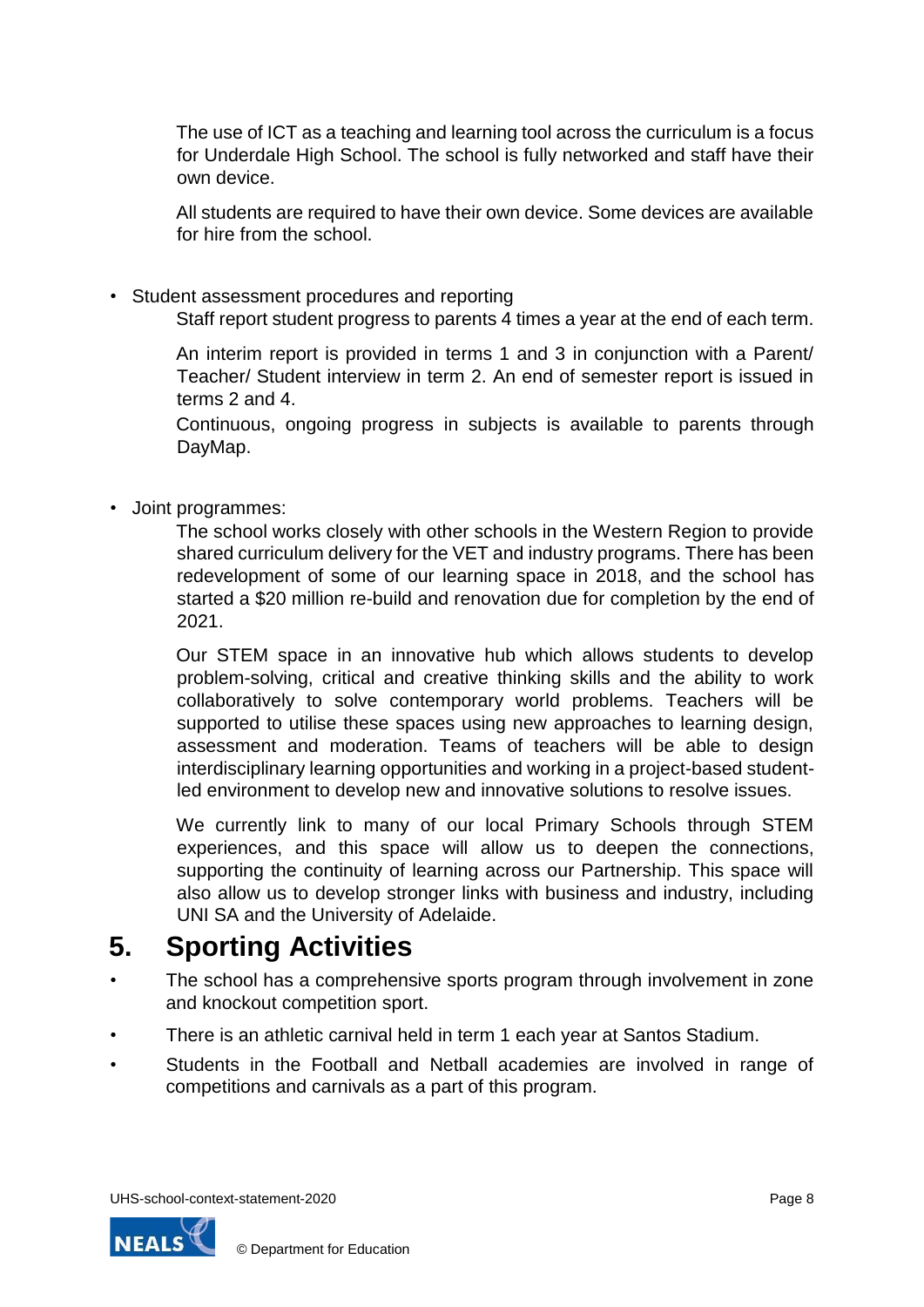## **6. Other Co-Curricular Activities**

- Drama and Music performances attract community support.
- At Underdale High School we regularly have international students attending our school across all year levels.
- Students are encouraged to participate in Community and Service activities throughout the school year. Activities may include representing the school in sports teams, debating, performing, and cross-age tutoring, coaching and mentoring programs. Year 8 students undertake monitor duties in a range of daily activities such as our paper recycling program. Students are also involved in fundraising for charities through Student Voice activities. Community & Service activities are part of the Social Education Program and each student's contribution is acknowledged.
- Students are encouraged to participate in a range of programs and competitions like the Premier's Reading Challenge, Mathematics Quiz Night, Meet the Writer Programs, Science and Engineer Challenge, Maths and English competitions and University programs for students.
- Middle school students participate in "zero in" activities each week in an area of their interest.

## **7. Staff (and their welfare)**

Staff profile

In 2021 there are 54 staff and 27 (FTE) non-teaching staff

There is a high degree of stability among core staff and with increased enrolments the school staff profile is growing.

• Leadership structure

Principal, Deputy, Senior Leaders (2)

The team of Coordinators (13 Coordinators, 1 Wellbeing leader)

Staff support systems

There is an extensive induction program for all new staff, student teachers and TRTs.

The staff has an active PAC, WHS and Wellbeing Committee to support staff welfare.

The school has a strong emphasis on professional learning, linked to the Site priorities which are managed by the Deputy and the Professional Development committee.

One hour staff meetings are held once a week on a rotation - Staff meeting Year level meeting and PLTs.

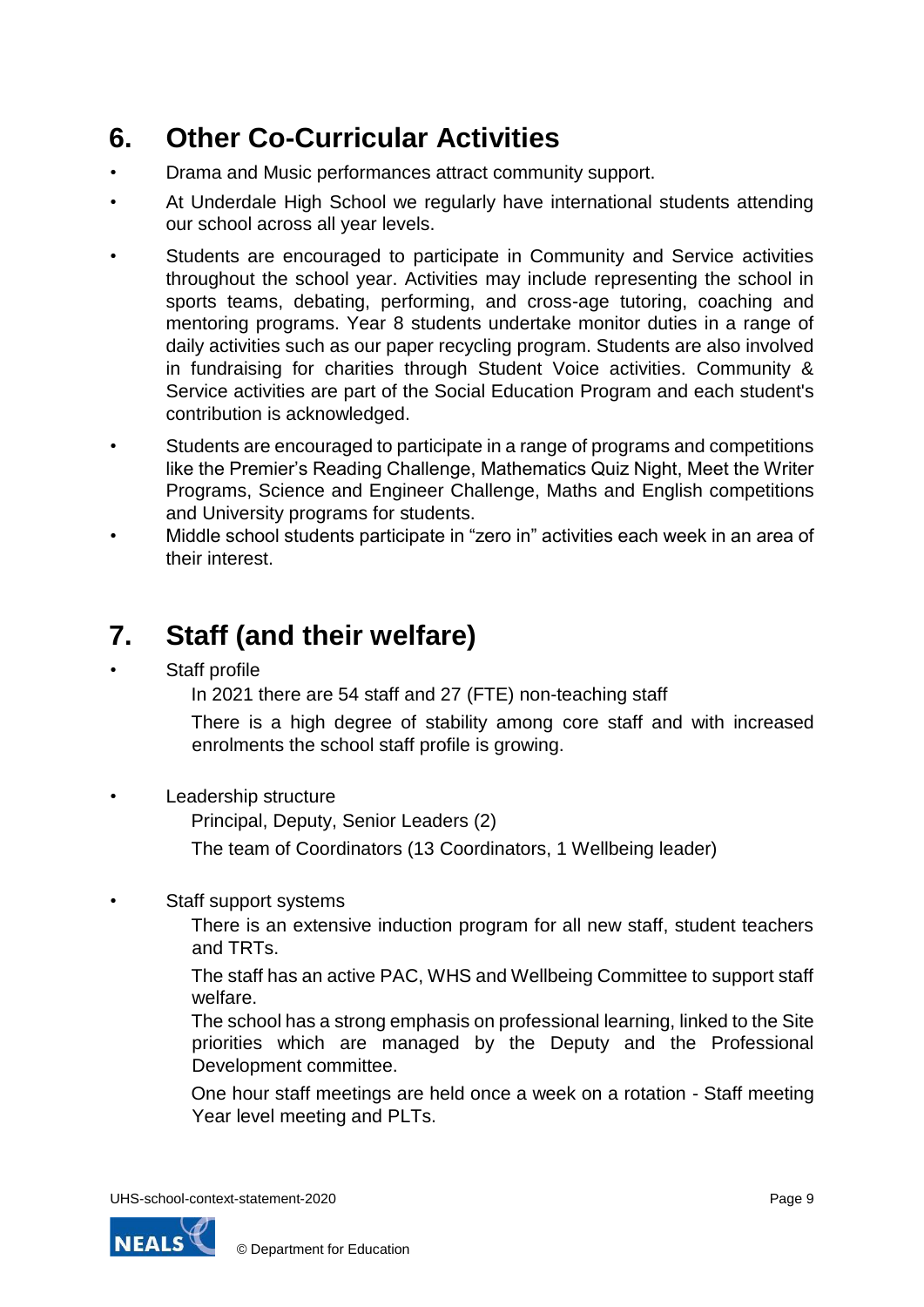$\Box$ Performance Management

> Each teacher is required to develop a performance and development plan that supports their work and it is an expectation that all teachers will participate in each element of the performance process, which includes teachers gathering student feedback about their teaching practice through surveys. The surveys have developed from more general information to specifically focus on the teaching of literacy- this process is empowering student to have a voice in their own learning.

> Teachers are then required to use this information to establish a goal to develop their pedagogy with the support of the learning team and their line manager

> In 2021 every teacher will participate in guided lesson observations by a colleague who will then give specific feedback about their identified goal.

> All this feedback is then shared with their learning team and line manager in PDP meetings.

- Staff utilisation policies This is managed by PAC in their advisory role to the Principal.
- Access to special staff

The school is supported by: teachers of Instrumental Music, Social worker, Behaviour Coach, Attendance Counsellors, EAL and Special Education support and Aboriginal Inclusion Officer.

## **8. Incentives, support and award conditions for Staff**

#### **9. School Facilities**

• Buildings and grounds

The school will complete a \$20 million rebuild and renovation due for completion in 2021, the grounds are well maintained with expansive green ovals.

- Heating and cooling Teaching spaces are air conditioned.
- Specialist facilities and equipment The Automotive Trade Training Centre was opened in 2010.

UHS-school-context-statement-2020 example of the context of the context of the context of the context of the context of the context of the context of the context of the context of the context of the context of the context

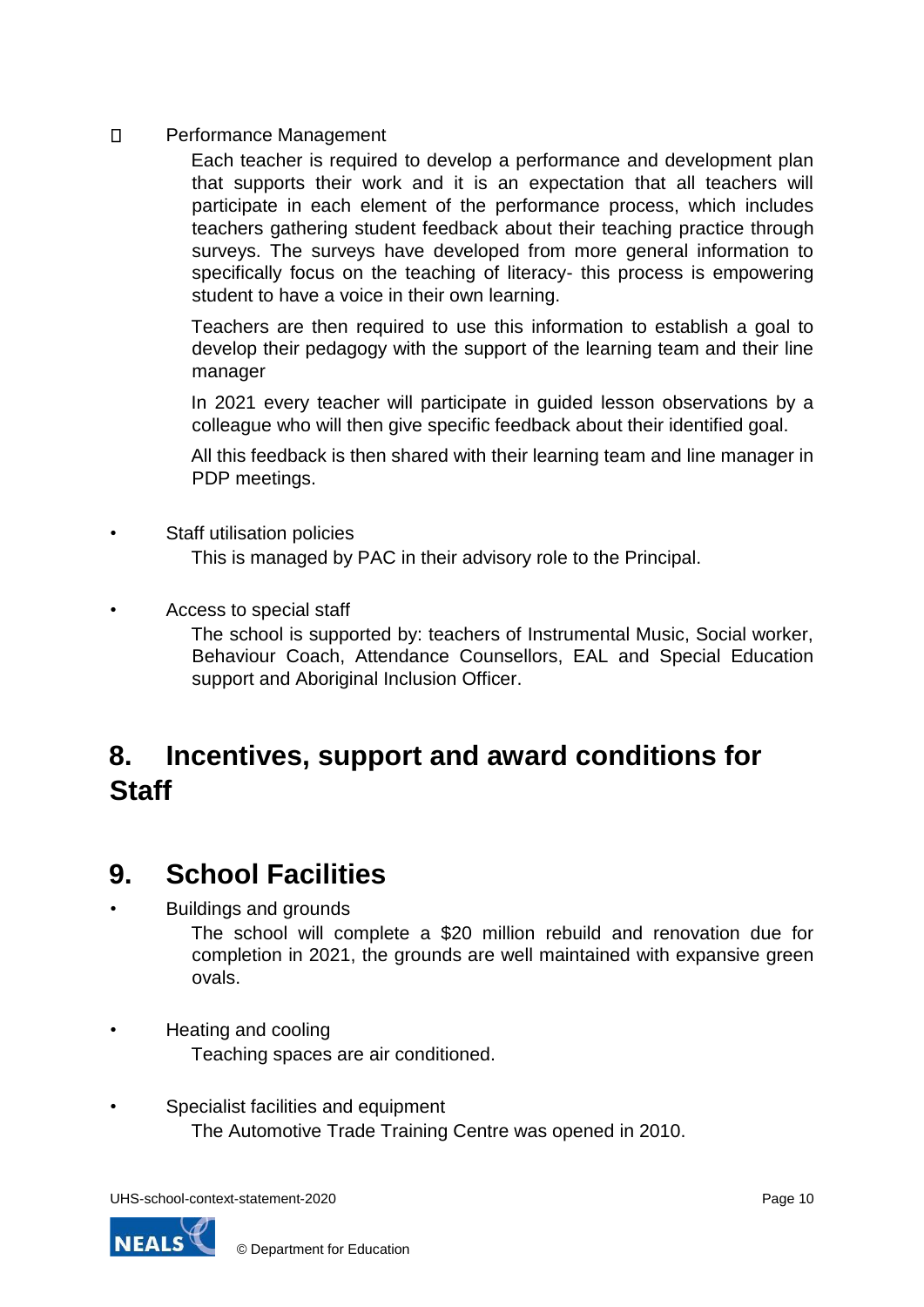There are 3 computer suites for subjects that require high-end software and similar computers housed in specialist areas, the Resource Centre and the Supported Learning Centre.

There is a Gymnasium and Human Physical Performance workshop, Resource Centre, Technology/Workshops, and a Creative Arts Theatre and as well as three Football pitches.

In 2018 the STEM area was completed and flexible learning spaces are now accessible.

• Student facilities

The school has excellent grounds and sporting facilities.

Access for students and staff with physical disabilities is provided through ramps and a lift.

Students have access to a privately run canteen.

There is a Senior School study room and Focussed Study Centre.

**Staff facilities** 

All staff has an office space with access to Information Technology including DayMap.

• Access to bus transport Private bus companies as well as public transport system are used to provide transport for excursions.

## **10. School Operations**

• Decision making structures

Most major decisions are taken at Leadership Meetings after staff consultation at whole staff, sub school meetings, PLT and Governing Council meetings. The Personnel Advisory Committee meets weekly and has a high profile in the school. All staff is expected to be on at least one committee.

The Leadership, Curriculum and Student Wellbeing teams have responsibility for leadership and decision making in their areas.

Minutes of meetings are available to staff.

Staff can share grievance or suggestions through the PAC suggestions box (located in the staff room) which is managed by PAC.

• Regular publications

UHS-school-context-statement-2020 example of the context of the page 11 and the context-statement-2020

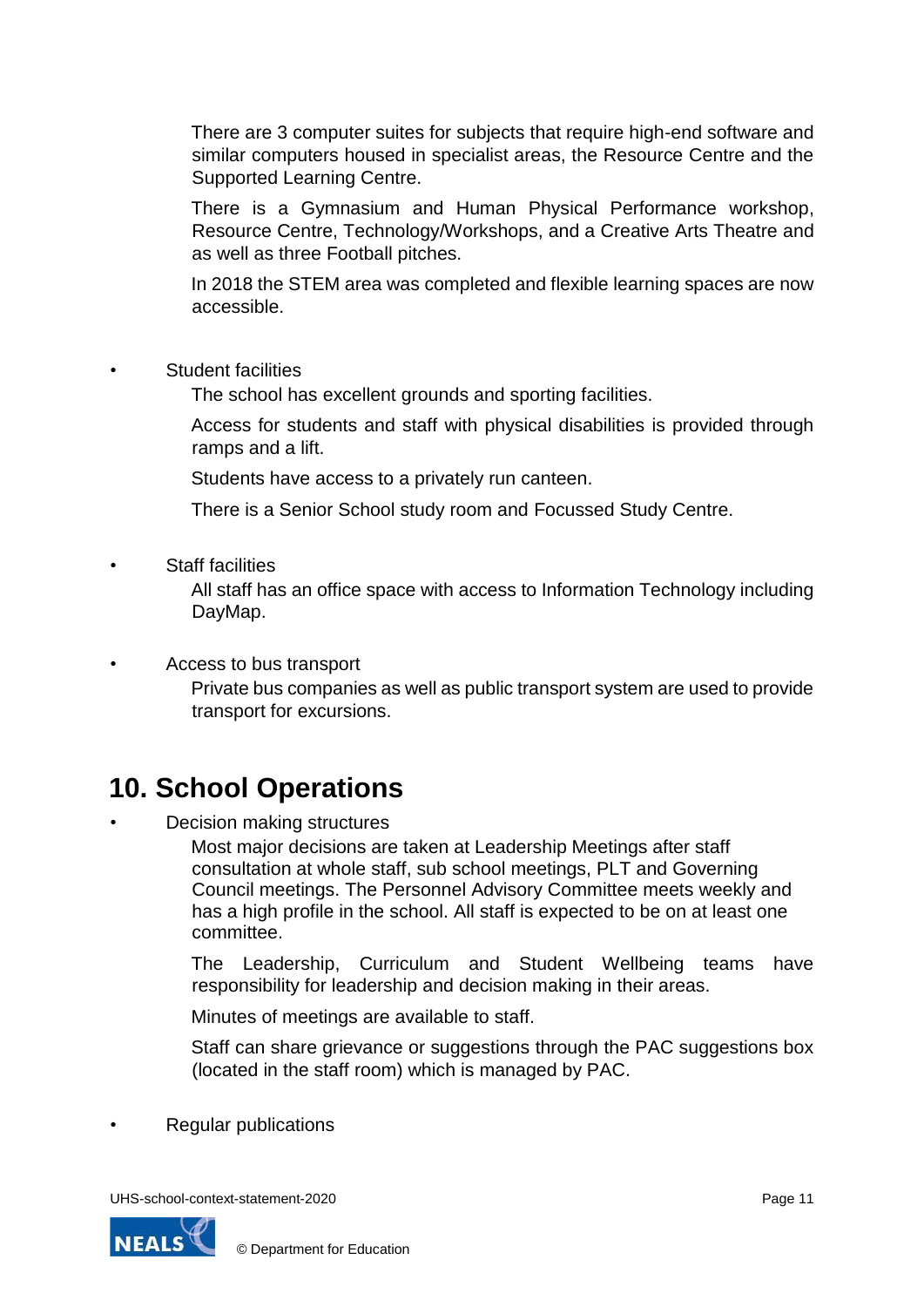Daily notices for staff and students are available electronically on DayMap. All staff has access to contributing to the notices electronically.

There is a newsletter published twice a term on our Website. Curriculum

handbook is available electronically on school's website,

Staff handbook is updated annually and made available to staff.

- Other communication
	- Intranet system

School website

Day Map system provides another system for communication and dissemination of information.

School Facebook and Instagram Pages.

School financial position

Careful financial management has ensured that the school has a sound asset replacement fund, additionally some funds each year are held back in the annual budgetary process, to cover contingencies.

#### **11. Local Community**

#### • General characteristics

The local community comprises a diversity of cultural, religious and socioeconomic groups.

Parent and community involvement

The Governing Council is active in involving parents in school events. Parent information sessions are held several times a year.

Feeder or destination schools

Students enrol from a large number of primary schools, both public and private, the 7-8 transaction program fosters close links with our immediate feeder schools, [i.e. schools that children generally transfer to, or schools (or kindergartens if applicable) that children generally transfer from].

- Commercial/industrial and shopping facilities The school is located within a residential area. It is close to extensive retail facilities on Henley Beach Road. There are some light industrial / commercial activities in adjacent suburb\s.
- Other local facilities

UHS-school-context-statement-2020 **Page 12** Page 12